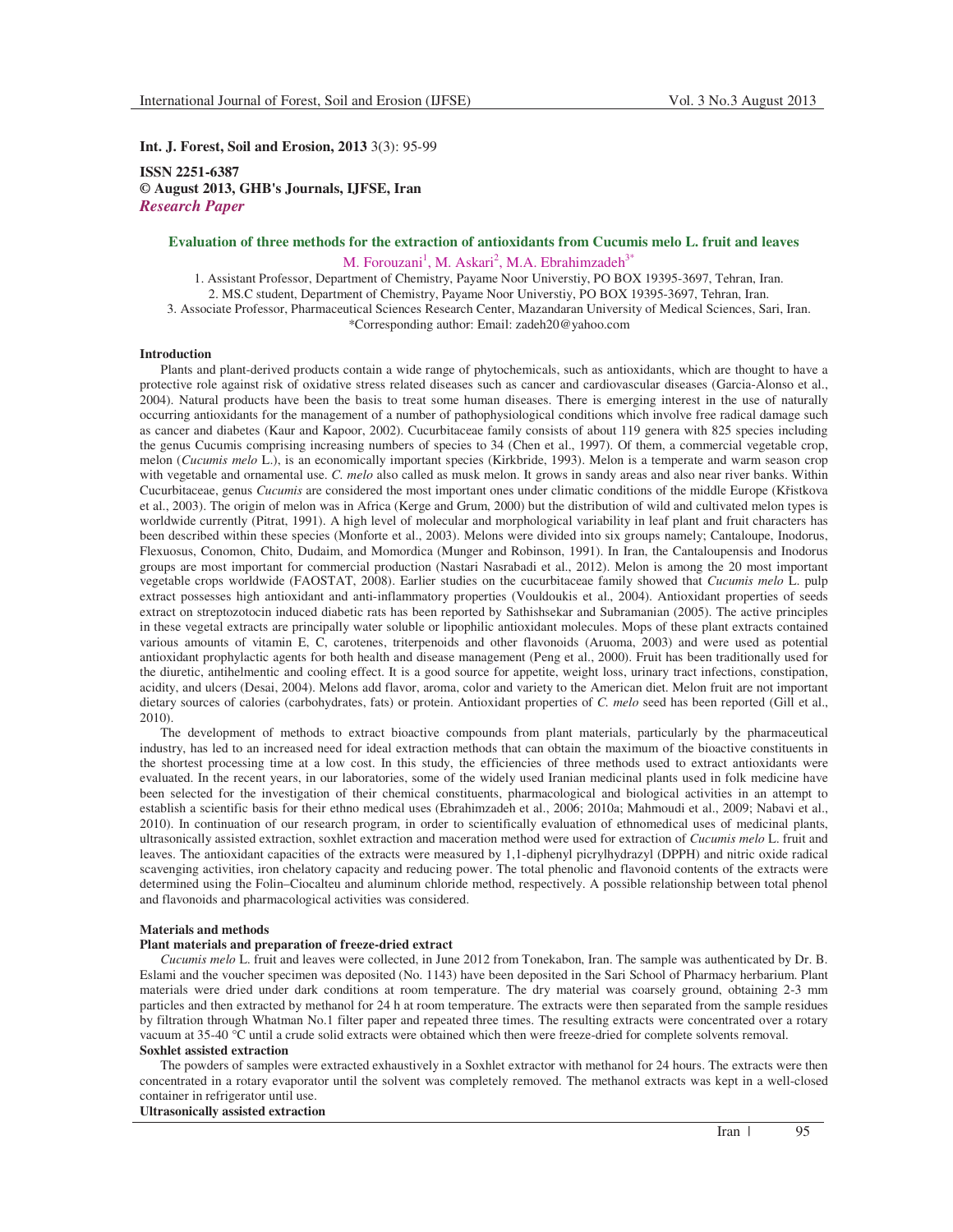Samples were extracted with methanol in an ultrasonic cleaning bath by indirect sonication at a frequency of 100 kHz and a temperature of 25  $\pm$  3°C for 1 h to yield ultrasonic extracts. The extracts were then separated from the samples residue by filtration. The resultant extracts were concentrated in a rotary evaporator until a crude solid extracts were obtained which were freeze-dried for complete solvent removal and used as ultrasonic extracts (Rabiei *et al.,* 2012).

#### **Determination of total phenolic compounds and flavonoid contents**

Total phenolic compound contents were determined by the Folin-Ciocalteau method (Ebrahimzadeh et al., 2008). The extract samples (0.5 ml) were mixed with 2.5 ml of 0.2 N Folin-Ciocalteau reagent for 5 min and 2.0 ml of 75 g  $1<sup>-1</sup>$  sodium carbonate were then added. The absorbance of reaction was measured at 760 nm after 2 h of incubation at room temperature. The standard curve was prepared by 0, 50, 100, 150, 200, and 250 mg ml<sup>-1</sup> solutions of gallic acid in methanol: water (50:50, v/v). Total phenol values are expressed in terms of gallic acid equivalent (GAE, mg  $g^{-1}$  of dry mass), which is a common reference compound. The total flavonoid content was measured by a colorimetric aluminum chloride method (Ebrahimzadeh et al., 2008). Briefly, 0.5 ml solution of extract in methanol were mixed with 1.5 ml of methanol, 0.1 ml of 10% aluminum chloride, 0.1 ml of 1 M potassium acetate, and 2.8 ml of distilled water and left at room temperature for 30 minutes. The absorbance of the reaction mixture was measured at 415. Total flavonoid contents were calculated as quercetin from a calibration curve. The calibration curve was prepared by preparing quercetin solutions at concentrations 12.5 to 100 mg ml<sup>-1</sup> in methanol.

# **DPPH radical-scavenging activity**

Spectrophotometric analyses were recorded on double beam Perkins Elmer UV/Visible*-*spectrophotometer to determine the DPPH free radical scavenging ability (Ebrahimzadeh et al., 2010a). Different concentrations of extract were added, at an equal volume to methanolic solution of DPPH (100  $\mu$ M). After 15 min at room temperature, the absorbance was recorded at 517 nm. The experiment was repeated for three times. Vitamin C, BHA and quercetin were used as standard controls.  $IC_{50}$  values denote the concentration of sample, which is required to scavenge 50% of DPPH free radicals.

#### **Iron chelating activity**

The ability of extract to chelate ferrous ions was estimated by our recently published paper (Ebrahimzadeh et al., 2008). Briefly, different concentrations of extract were added to a solution of 2 mM FeCl<sub>2</sub> (0.05 ml). The reaction was initiated by the addition of 5 mM ferrozine (0.2 ml), and the mixture was then shaken vigorously and left to stand at room temperature for 10 min. The absorbance of the solution was measured at 562 nm. The percentage inhibition of ferrozine-Fe<sup>2+</sup> complex formation was calculated as  $[(A_0 - A_1)/A_0] \times 100$ , where  $A_0$  was the absorbance of the control, and  $A_1$  was absorbance of mixture containing extract or standard. EDTA was used as a standard.

#### **Assay of nitric oxide-scavenging activity**

For the experiment, sodium nitroprusside (10 mM), in phosphate-buffered saline, was mixed with different concentrations of extracts dissolved in water and incubated at room temperature for 150 min. The same reaction mixture, without the extracts but with an equivalent amount of water, served as control. After the incubation period, 0.5 ml of Griess reagent was added. The absorbance of the chromophore formed was read at 546 nm. Quercetin was used as positive control (Dehpour et al., 2009).

#### **Reducing power determination**

The reducing power of extract was determined according to our recently published paper (Nabavi et al., 2010). 2.5 ml of extract (25-800 µg/ml) in water were mixed with phosphate buffer (2.5 ml, 0.2M, pH 6.6) and potassium ferricyanide  $[K_3Fe(CN)_6]$  (2.5 ml, 1%). The mixture was incubated at 50°C for 20 min. A portion (2.5 ml) of trichloroacetic acid (10%) was added to the mixture to stop the reaction, which was then centrifuged at 3000 rpm for 10 min. The upper layer of solution (2.5 ml) was mixed with distilled water  $(2.5 \text{ ml})$  and FeCl<sub>3</sub>  $(0.5 \text{ ml}, 0.1\%)$ , and the absorbance was measured at 700 nm. Increased absorbance of the reaction mixture indicated increased reducing power. Vitamin C was used as positive control.

#### **Statistical analysis**

Experimental results are expressed as means  $\pm$  SD. All measurements were replicated three times. The IC<sub>50</sub> values were calculated from linear regression analysis.

### **Results and Discussion**

Plants have been used traditionally for the treatment and prophylaxis of different disorders. This protection has been attributed to their antioxidant components such as polyphenols (Prior, 2003). Polyphenols are important components in fruit tissues. These compounds are thought to be instrumental in combating oxidative stress. They can prevent some oxidation-related diseases such as atherosclerosis, cardiovascular and neurodegenerative diseases and cancer (Sun et al., 2009). Polyphenols are important components in fruit tissues. Phenolic compounds are a class of antioxidant compounds which act as free radical terminators (Shahidi and Wanasundara, 1992). Total phenol compounds were measured using Folin Ciocalteu method, are reported as GAE by reference to standard curve ( $y = 0.0054x + 0.0628$ ,  $r^2 = 0.987$ ). The plant generally had high total phenolic contents. The total phenolic content ranged from 71.2 to 111.8 mg GAE/g of extract. The Folin-Ciocalteu phenol reagent assay is used widely for a crude estimation of the amount of phenolic compounds present in an extract. This method is based on the reducing power of the phenolic hydroxyl groups, which react with the Folin-Ciocalteu phenol reagent to form chromogens that can be detected spectrophotometrically at 760 nm. In general, soxhlet extract of leaves had higher phenolic content than other extracts. In leaves, total phenolic contents were in order of: Soxhlet extract > ultrasonic extract > maceration method, respectively. This plant was a good source of phenols and contains very high amount of total phenolics.

Flavonoids, which have the basic skeleton of diphenylpropanes  $(C_6 - C_3 - C_6)$  with different oxidations of the central pyran ring, are widely distributed in the plant kingdom and constitute about half of the 8,000 or so recognized phenols (Heim et al.,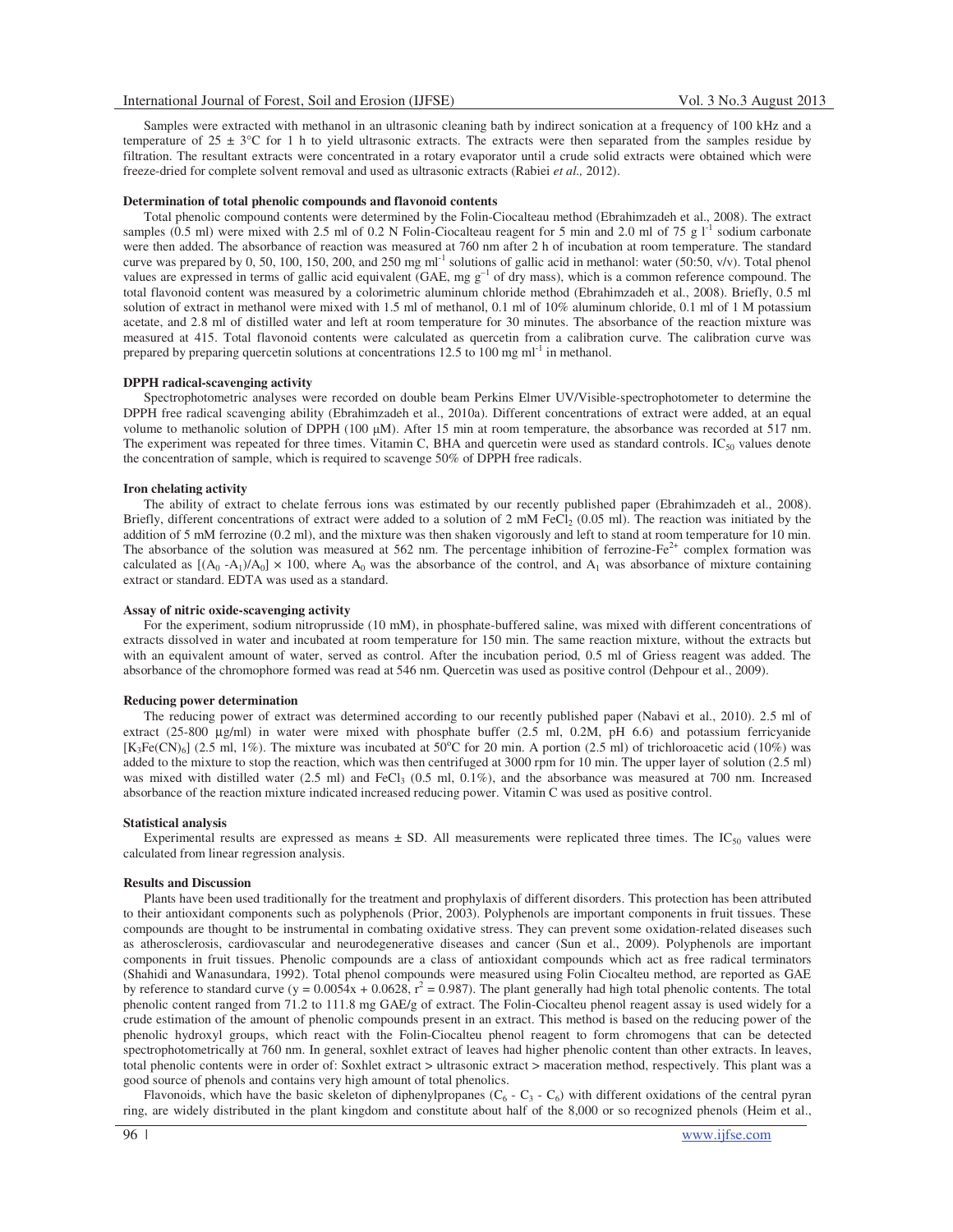2002). Flavonoids are the molecules responsible for the color of fruit and flowers. As the products of secondary metabolism in plants, they are of interest to the pharmaceutical and food industries because of their reported antioxidant activity (Paniwnyk et al., 2001). Using this method, flavonoids with some specific chemical structure can react with  $Al<sup>3+</sup>$  and form a red complex, which gives a maximum absorption at 510 nm. We therefore can only roughly estimate the amount of flavonoids present in an extract by using the spectrophotometric analysis method. Flavonoids form a ubiquitous group of polyphenolic substances typically produced by plants. Flavonoids are of great interest for their bioactivities, which are basically related to their anti-oxidative properties (Cote et al., 2010). It has been recognized that flavonoids show antioxidant activity and their effects on human nutrition and health are considerable. Flavonoids may slow the pathogenesis of atherosclerosis and cardiovascular 60 diseases by their ROS scavenging effects. The mechanisms of action of flavonoids are through scavenging or chelating process (Cook et al., 1996). Epidemiological evidence also suggests an inverse relationship between intake of dietary flavonoids and risk of cardiovascular disease (Hertog et al., 1997). The total flavonoid content ranged from 13.4 to 59.5 mg QE/g of extract. Soxhlet extract of leaves had higher flavonoid contents than other extracts, too.

The hydrogen atoms, or the electron donation ability of the extracts, were measured from the bleaching of purple-colored methanol solution of DPPH. As a very stable organic free radical with a deep violet color, DPPH gives maximum absorption at the range of 515 to 528 nm. Generally, antioxidants will react with DPPH, a nitrogen-centered radical converted to 1,1-diphenyl-2-picryl hydrazine, due to its hydrogen-donating ability, at a very rapid rate. The amount of DPPH reduced could be quantified by measuring a decrease in absorbance at 517 nm. Substances which are able to perform this reaction can be considered as antioxidants and radical scavengers. This method has been used widely to evaluate the radical scavenging ability of antioxidants from different plants due to its advantage of short time and sensibility (Koleva et al., 2002). The capacity of extract to scavenge DPPH was measured and the results are shown in Table 1. Extracts showed a concentration-dependent antiradical activity by inhibiting DPPH radical. This method is based on the reduction of DPPH solution in the presence of a hydrogen or electron donating antioxidant. Substances which are able to perform this reaction can be considered as antioxidants and radical scavengers. Maceration extract of leaves showed the best activity (IC<sub>50</sub> = 115.0  $\pm$  3.3 µg ml<sup>-1</sup>) followed by Soxhlet extract of leaves with IC<sub>50</sub>  $= 445.3 \pm 16.4$  µgml<sup>-1</sup>. Soxhlet extract of both leaves and fruit had high amount of flavonoid contents (Table 1). IC<sub>50</sub> of standard compound BHA was  $53.8 \pm 3.7$ , vitamin C,  $3.7 \pm 0.1$  and quercetin  $3.9 \pm 0.2$  µg ml<sup>-1</sup>, respectively. So the DPPH scavenging ability of the extracts may be attributed to its hydrogen donating ability that probably shows the role of phenols and flavonoids existing in the extract.

| Part<br>(yield) | Total phenolic<br>contents | Total flavonoid<br>contents | DPPH radical                                                | NO scavenging<br>activity,                           | $\text{Fe}^{2+}$ chelating<br>ability,        |
|-----------------|----------------------------|-----------------------------|-------------------------------------------------------------|------------------------------------------------------|-----------------------------------------------|
|                 | $(GAE \text{ mg g}^{-1})$  | $(QE \text{ mg g}^{-1})$    | scavenging,<br>$IC_{50} (\mu g \text{ ml}^{-1})^{\text{a}}$ | IC <sub>50</sub> (µg ml <sup>-1</sup> ) <sup>b</sup> | $IC_{50}$ (µg ml <sup>-1</sup> ) <sup>c</sup> |
| Fruit           |                            |                             |                                                             |                                                      |                                               |
| Ultra           | $88.6 \pm 1.9$             | $17.0 \pm 0.9$              | $780.1 \pm 22.5$                                            | $127.9 \pm 3.6$                                      | $92.0 \pm 3.5$                                |
| (20.5)          |                            |                             |                                                             |                                                      |                                               |
| Mac             | $77.6 \pm 2.4$             | $13.4 \pm 0.7$              | $975.5 \pm 37.6$                                            | $251.0 \pm 11.0$                                     | $149.7 \pm 3.9$                               |
| (21.9)          |                            |                             |                                                             |                                                      |                                               |
| <b>Sox</b>      | $80.9 \pm 2.3$             | $58.9 \pm 1.5$              | $643.8 \pm 19.8$                                            | $420.7 \pm 13.2$                                     | $57.0 \pm 1.8$                                |
| (30.8)          |                            |                             |                                                             |                                                      |                                               |
| <b>Leaves</b>   |                            |                             |                                                             |                                                      |                                               |
| Ultra           | $72.4 \pm 2.8$             | $19.5 \pm 0.8$              | $582.7 \pm 14.1$                                            | $376.7 \pm 14.9$                                     | $387.3 \pm 11.9$                              |
| (13.4)          |                            |                             |                                                             |                                                      |                                               |
| Mac             | $71.2 \pm 1.2$             | $18.7 \pm 0.6$              | $115.0 \pm 3.3$                                             | $492.8 \pm 19.5$                                     | $360.2 \pm 13.3$                              |
| (15.6)          |                            |                             |                                                             |                                                      |                                               |
| <b>Sox</b>      | $111.8 \pm 2.6$            | $59.5 \pm 0.9$              | $445.3 \pm 16.4$                                            | $708.7 \pm 13.7$                                     | $74.2 \pm 2.1$                                |
| (16.6)          |                            |                             |                                                             |                                                      |                                               |

**Table 1.** Phenol and flavonoids contents and antioxidant activities of *Cucumis melo* L. fruit and leaves.

Ultra: Ultrasonic; Mac: Maceration; Sox: Soxhlet.

<sup>a</sup> IC<sub>50</sub> of BHA was 53.8  $\pm$  3.7, vitamin C, 3.7  $\pm$  0.1 and quercetin 3.9  $\pm$  0.2 µg ml<sup>-1</sup>, respectively.

<sup>b</sup> IC<sub>50</sub> for quercetin was  $155.0 \pm 6.4$  µg ml<sup>-1</sup>.

<sup>c</sup> EDTA used as control (IC<sub>50</sub> = 17.4  $\pm$  0.4 µg ml<sup>-1</sup>).

Bivalent transition metal ions play an important role as catalysts of oxidative processes, leading to the formation of hydroxyl radicals and hydro peroxide decomposition reactions via Fenton chemistry. Therefore, minimizing  $Fe^{2+}$  concentration affords protection against oxidative damage. Iron chelators mobilize tissue iron by forming soluble, stable complexes that are then excreted in the feces and/or urine. Chelation therapy reduces iron-related complications in humans and thereby improves quality of life and overall survival in some diseases such as Thalassemia (Van Acker et al., 1996). Clinically useful iron chelators have some adverse effects which remain urgent need to identify other chelators with an acceptable degree of tolerability. Therefore, much research has focused on natural product (Ebrahimzadeh et al., 2008). Ferrozine can quantitatively form complexes with  $Fe<sup>2+</sup>$ . In the presence of other chelating agents, the complex formation is disrupted with the result that red color of the complexes decreases. In this assay, both extract and EDTA interfered with the formation of ferrous and ferrozine complex, suggesting that it has chelating activity and captures ferrous ion before ferrozine. The absorbance of  $Fe<sup>2+</sup>$ -ferrozine complex was decreased dosedependently, i.e. the activity was increased on increasing concentration. It was reported that chelating agents are effective as secondary antioxidants because they reduce the redox potential, thereby stabilizing the oxidized form of the metal ion. Soxhlet extract of fruit showed the best activity  $(IC_{50} = 57.0 \pm 1.8 \text{ µg m}^{-1})$  followed by Soxhlet extract of leaves with  $IC_{50} = 74.2 \pm 2.1$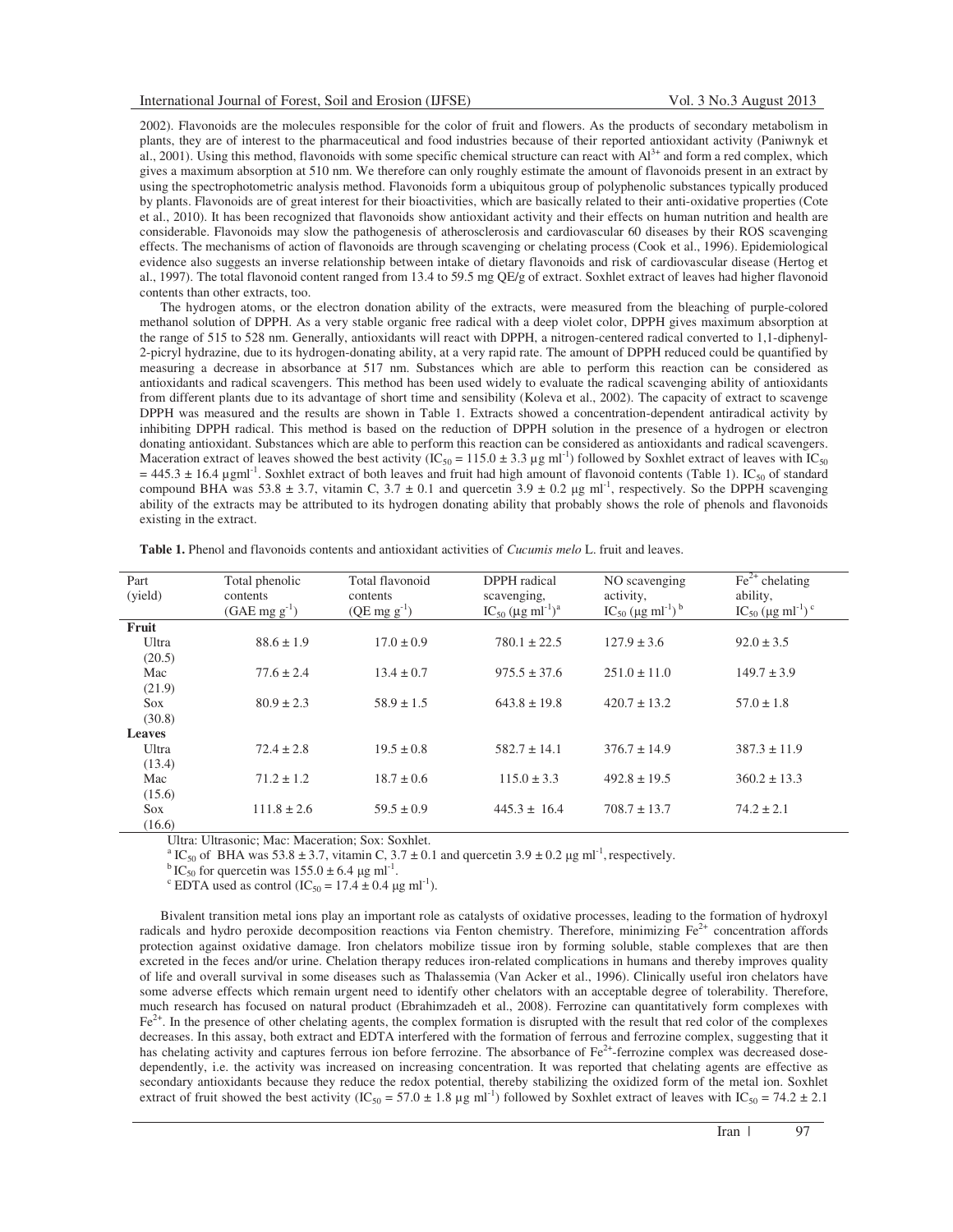µgml-1. Soxhlet extract of both leaves and fruit had the highest amount of phenol and flavonoid contents (Table 1). EDTA showed very strong activity  $(IC_{50} = 17.4 \pm 0.4 \mu g \text{ ml}^{-1})$ .

NO transmits signals from vascular endothelial cells to vascular smooth muscle cells and plays an important role in vital physiologic functions many systems. It participates in pathways underlying a large group of disorders such as stroke, muscle diseases, primary headaches, inflammation and neurodegenerative disorders such as Alzheimer disease (Ebrahimzadeh et al., 2010). In the nervous system, NO works as an atypical neural modulator that is involved in neurotransmitter release, learning and memory (Aliev et al., 2009). The scavenging of NO is based on the principle that, sodium nitroprusside in aqueous solution at physiological pH spontaneously generates nitric oxide which interacts with oxygen to produce nitrite ions that can be estimated using Griess reagent. Scavengers of NO compete with oxygen, leading to reduced production of nitrite ions. In such situations, the use of herbal remediation a NO scavenger may prove useful. Extracts exhibited good nitric oxide-scavenging activity. The fruit ultrasonic extract showed the best NO radical scavenging  $(IC_{50} = 127.9 \pm 3.6 \,\text{µg m}^{-1})$ . It was more potent than quercetin which used as standard (IC<sub>50</sub>=155.0  $\pm$  6.4 µg ml<sup>-1</sup>) (p< 0.01). In addition to reactive oxygen species, nitric oxide is also implicated in inflammation and other pathological conditions(Moncada et al., 1991).

Reducing power has been used as an antioxidant capability indicator of medicinal Herbs.  $Fe<sup>3+</sup>$  reduction is an important mechanism of phenolic antioxidant action and often used as an indicator of electron donating activity. In this assay, the presence of reductants (antioxidants) in the samples would result in the reducing of Fe<sup>3+</sup> to Fe<sup>2+</sup> by donating an electron. Amount of Fe<sup>2+</sup> complex can be then be monitored by measuring the formation of Perl's Prussian blue at 700 nm (Ebrahimzadeh et al., 2010). Increasing absorbance at 700 nm indicates an increase in reductive ability. The greater the intensity of the color, the higher is the antioxidant activity of the sample. Figure 1 shows the dose- response curves for the reducing powers of *Cucumis melo* L. fruit and leaves. It was found that the reducing powers of extracts also increased with the increase of their concentrations. Fruit ultrasonic and maceration extracts had shown very potent reducing power which was comparable to that of vitamin C which used as standard (p> 0.05). High phenolic content in these extracts may lead to higher reducing power.



**Figure 1.** Reducing power of *Cucumis melo* L. fruit and leaves. Vitamin C used as positive control.

### **Conclusions**

The extraction efficiencies of three methods for the extraction of antioxidants from *Cucumis melo* L. fruit and leaves were evaluated. The results obtained indicated that these extraction methods could effectively extract antioxidants from this plant. These extraction methods can be applied to the analysis and purification of antioxidants in plants. This study also successfully identified *Cucumis melo* L. fruit and leaves with very high antioxidant capacities, which are potentially rich sources of natural antioxidants. Further investigation of individual compounds, with their *in vivo* antioxidant activities is needed.

#### **Acknowledgment**

This research was partially supported by a grant from Mazandaran University of Medical sciences.

#### **References**

Aliev G, Palacios HH, Lipsitt AE, Fischbach K, Lamb BT, Obrenovich ME, Morales L (2009). Nitric Oxide as an initiator of brain lesions during the development of Alzheimer disease. Neurotox. Res. 16(3): 293-305.

Aruoma OI (2003). Methological considerations for characterizing potential antioxidant actions of bioactive components in plant food. Mutation. Res. 523: 9-20.

Chen JF, Staub,JE, Tashiro Y, Isshiki S, Miyazaki S (1997). Successful interspecific hybridization between Cucumis sativus L. and C. hystrix Chakr. Euphytica 96: 413-419.

Cook NC, Samman S (1996). Flavonoids- chemistry, metabolism, cardioprotective effects, and dietary sources. J. Nutr. Biochem. 7: 66-76.

Cote J, Caillet S, Doyon G, Sylvain JF, Lacroix M (2010). Bioactive compounds in cranberries and their biological properties. Crit. Rev. Food Sci. 50: 666-679.

Dehpour AA, Ebrahimzadeh MA, Nabavi SF, Nabavi SM (2009). Antioxidant activity of the methanol extract of Ferula assafoetida and its essential oil composition. Grasas Aceites 60(4): 405-412.

Desai BB (2004). Seeds Hand book: Biology, Production, Processing and Storage, CRC Press, p. 103.

Ebrahimzadeh MA, Mahmoudi M, Salimi, E (2006). Antiinflammatory activity of sambucus ebulus hexane extracts. Fitoterapia 77: 146-148.

Ebrahimzadeh MA, Pourmorad F, Bekhradnia AR (2008). Iron chelating activity screening, phenol and flavonoid content of some medicinal plants from Iran. Afr. J. Biotechnol. 7 (18): 3188-3192.

Ebrahimzadeh MA, Nabavi SF, Nabavi SM, Eslami B (2010a). Antihemolytic and antioxidant activities of Allium paradoxum. Cent. Eur. J. Biol. 5(3): 338-345.